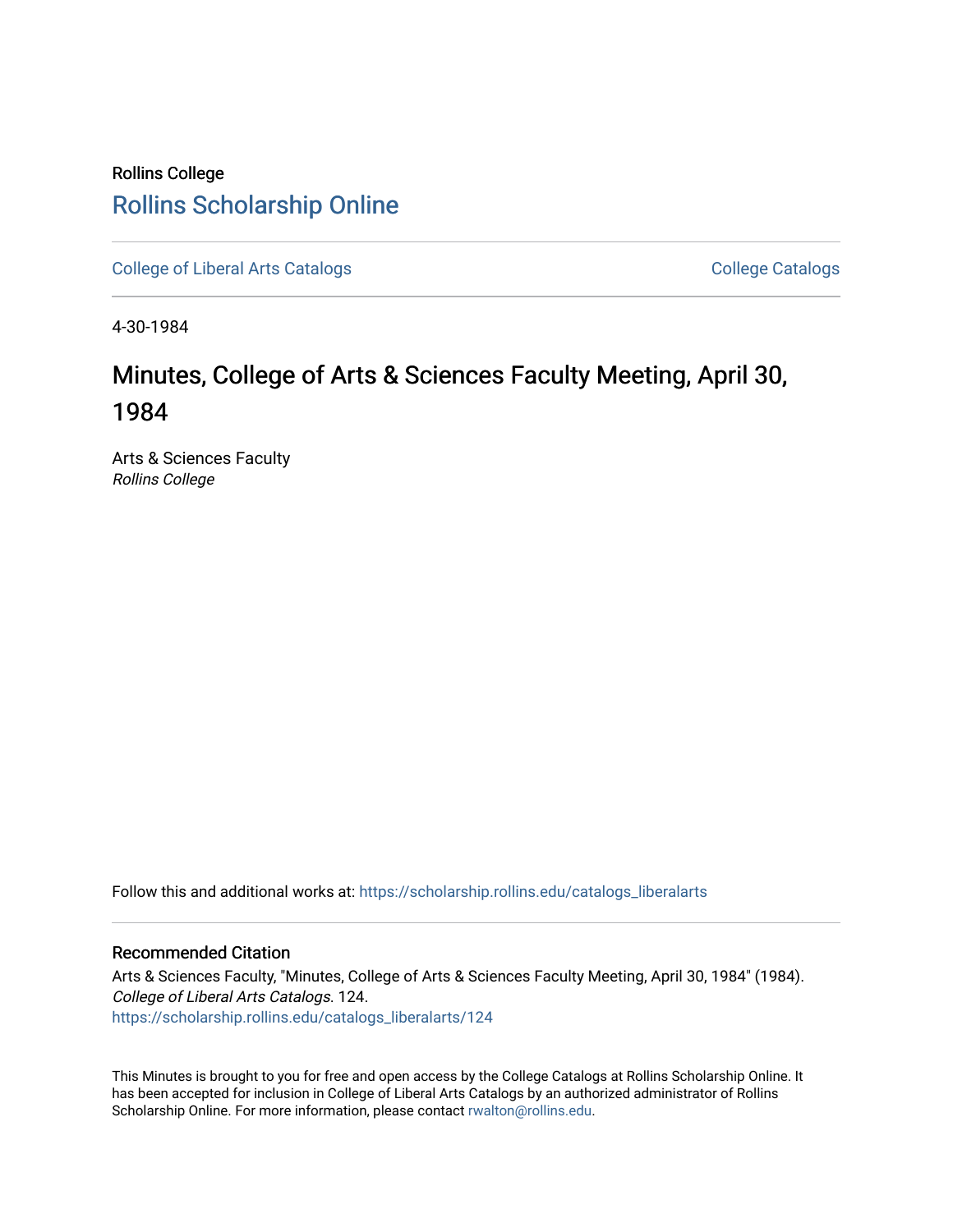**MEMORANDUM ROLLINS COLLEGE**<br>**From** Hoyt Edge  $\sqrt{2}$  **Date** April 5, 19

**To** College Faculty

**Copies To** 

**From** Hoyt Edge  $\bigwedge$   $\bigvee$ 

**Subject** READ THIS MEMO IMMEDIATELY I I I I I I I I I I I I I I ..............

The Steering Committee has decided that it is in the best interest of the faculty to call off the meeting scheduled for Monday, April 9 ( I doubt anyone **will** be disappointed). Steve Phelan has been appointed the new director of the Honors Degree Program, and because he should have a hand in shaping the Program, along with the fact that there were questions voiced about the new Program proposal, it seems best that we should postpone consideration of the proposal. The diploma will not be latinized for the May degrees, so the proposal concerning how honors are awarded can be considered later. Finally, the other item on the agenda--allowing students to fulfill general education requirements with a credit/no credit grade--can be considered at the regularly scheduled meeting on April 30. Please mark this date on your calendar,

Finally, the Steering committee will host an open meeting on April 26, from 12-1 p.m. in the French House, to discuss with any faculty the items on the agenda for the April meeting,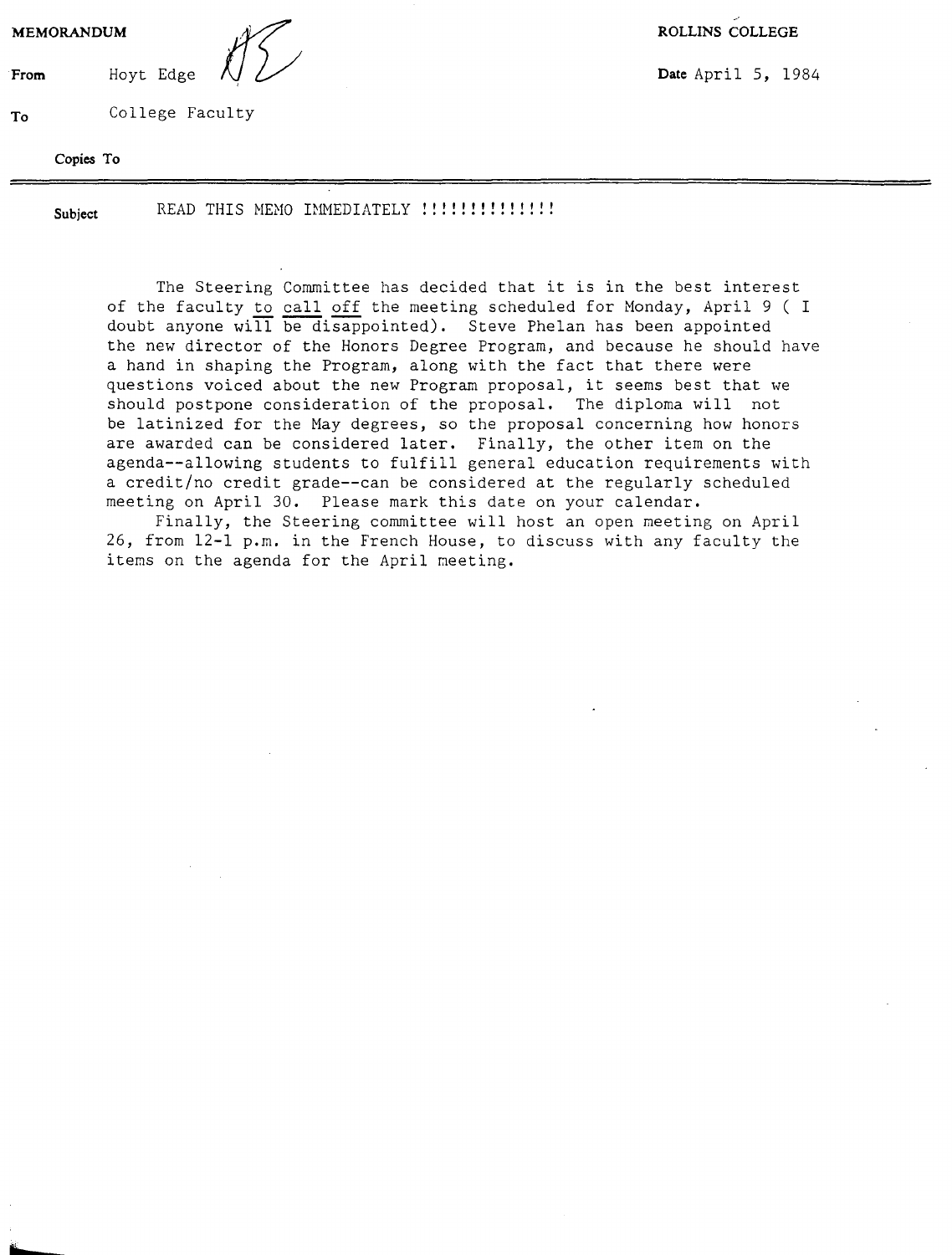**To** 

From Hoyt Edge  $\sqrt{2}$  **Date Date Date** 2011 19, 1984

**MEMORANDUM ROLLINS COLLEGE** 

College Faculty

#### **Copies To**

Nominations for Committee Assignments **Subject** 

Elections for committee positions will be held at the faculty meeting on Monday, April 30, at 3 pm in Bush 108. Below are the nominations from the Nominating Committee. Additional nominations from the floor will be accepted.

The full agenda for the meeting will follow by the middle of next week (the Steering Committee meeting setting the agenda is Monday afternoon.) Let me remind you of a special meeting at 12:15 on Thursday, April 26, in the French House Lounge, to discuss the items on the agenda for the April faculty meeting. It will be a chance for you to get some background on the items and to talk about them some so that you will be prepared to vote at the faculty meeting. We will supply some soft drinks, so bring a bag lunch if you wish.

#### NOMINATIONS

Steering

Chair: Marvin Newman Vice Chair: Laura Greyson/Marie Shafe (Social Science) Natural Science: James Small

#### CAPS:

Expressive Arts: William Gallo/ Robert Lemon Humanities: Peter Bonnell/ Roy Starling

#### CAB:

Expressive Arts: Joseph Nassif/ Ward Woodbury At Large: Thomas Lairson/ James McCarthy

Committee on Stardards

Expressive Arts: Susan Lackman/ Tom Peterson Natural Science: Ralph Naleway

#### Admissions

Natural Science: Larry Eng-Wilmot Humanities: Alexander Boguslawski

Financial Aid: Elect three Laura Greyson Nancy McAleer Luis Valdes

## Intercollegiate Athletics

Larry Cotanche Maurice O'Sulliven

Faculty Compensation

At Large: Don Griffin/ Alexandra Skidmore Expressive Arts: Ronald Larned Social Science: Barry Levis/ James McCarthy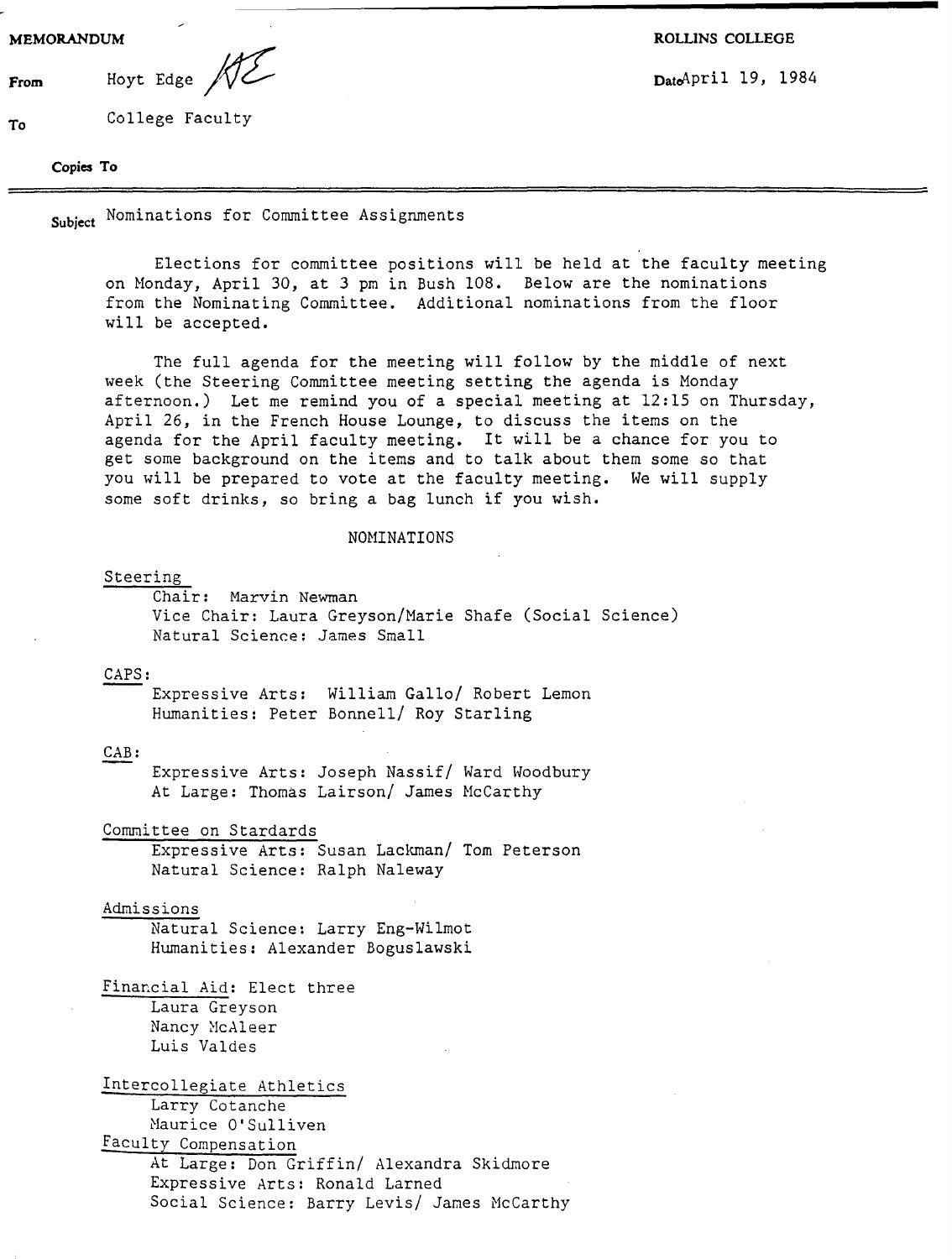Noninating At large: Rosemary Curb At large: David Richard

Campus Life: Elect three Rosemary Curb Ed LeRoy Paula Satcher

Special Programs

Natural Science: Brian Ramsey/ David Richard Expressive Arts: William Gallo/ Ward Woodbury Hwnanities: Barbara Carson/ Ruth Hesavage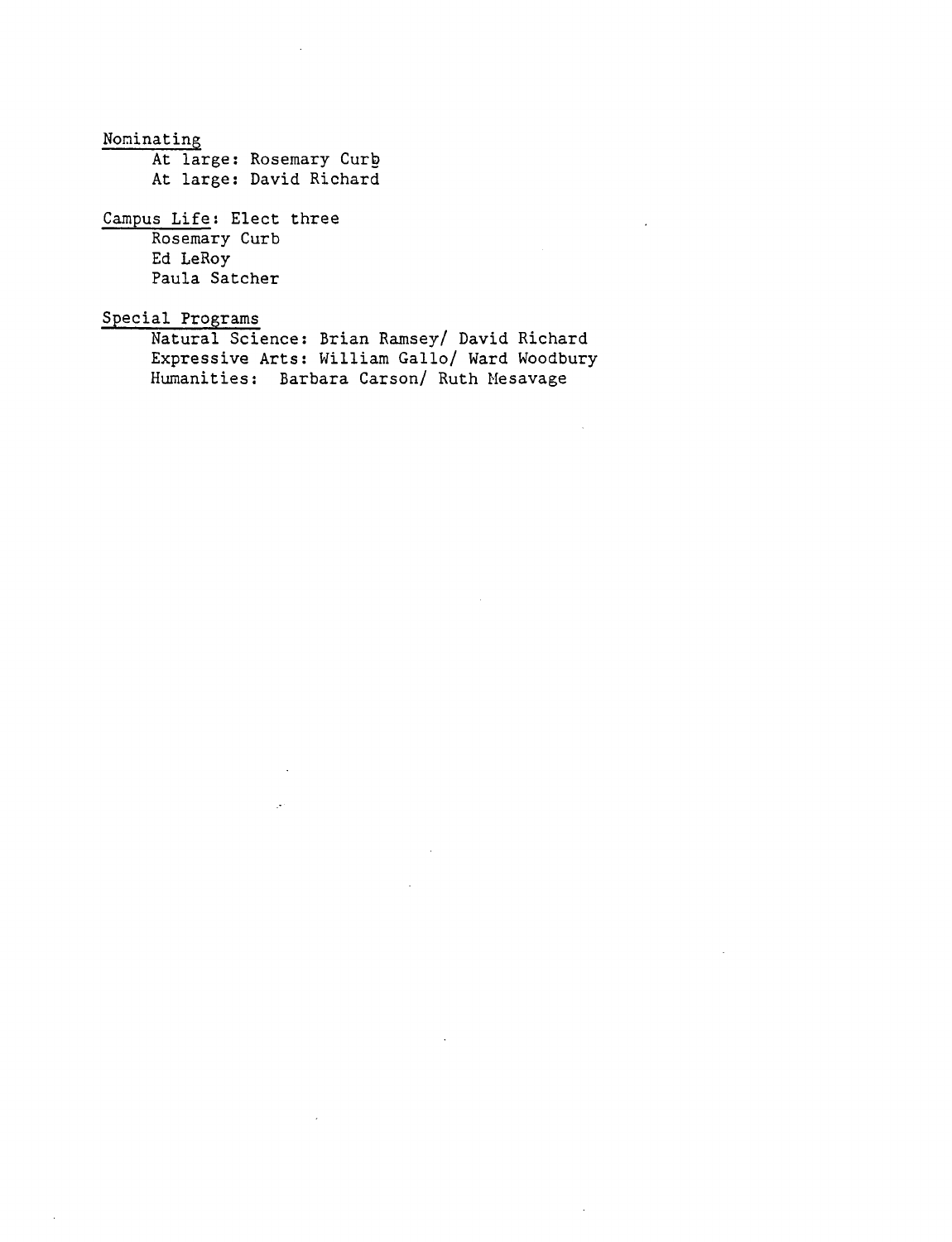#### **MEMORANDUM ROLLINS COLLEGE**

**From** Hoyt Edge **Date** April 23, 1984 Hoyt Edge

**To**  Faculty of the College

President of the Student Assoc., Public Affairs, Archives, Sandspur, Student **Copies To** Assoc. Rep.

**Subject** FACULTY MEETING

The April meeting of the Faculty of the College will be held Monday, April *30,* at 3:00 p.m. in Bush 108.

#### AGENDA

- I. Announcements and Reports
- II. Business
	- A. Begin elections to committees of the College and to CAB and CAPS
	- B. Resolution from the Curriculum Committee

A minor in Classical Studies be adopted (See attached description)

- C. Resolution from the Curriculum Committee Internships, including those taken in the major field, must be offered on a credit/no credit basis.
- D. Resolutions from the Committee on Standards

Students may take courses to satisfy general education requirements on a credit/no credit basis.

D. Resolution from the Honors Degree Supervisory Board

The Honors-Degree Supervisory Board may experiment with the Honors degree program next year, including offering additional courses, and report to the faculty next year on the status of the program.

III. Other Business

#### Reminder !!!!!!!

There will be an open discussion on the agenda items on Thursday, April 26, at 12:15 pm in the French House.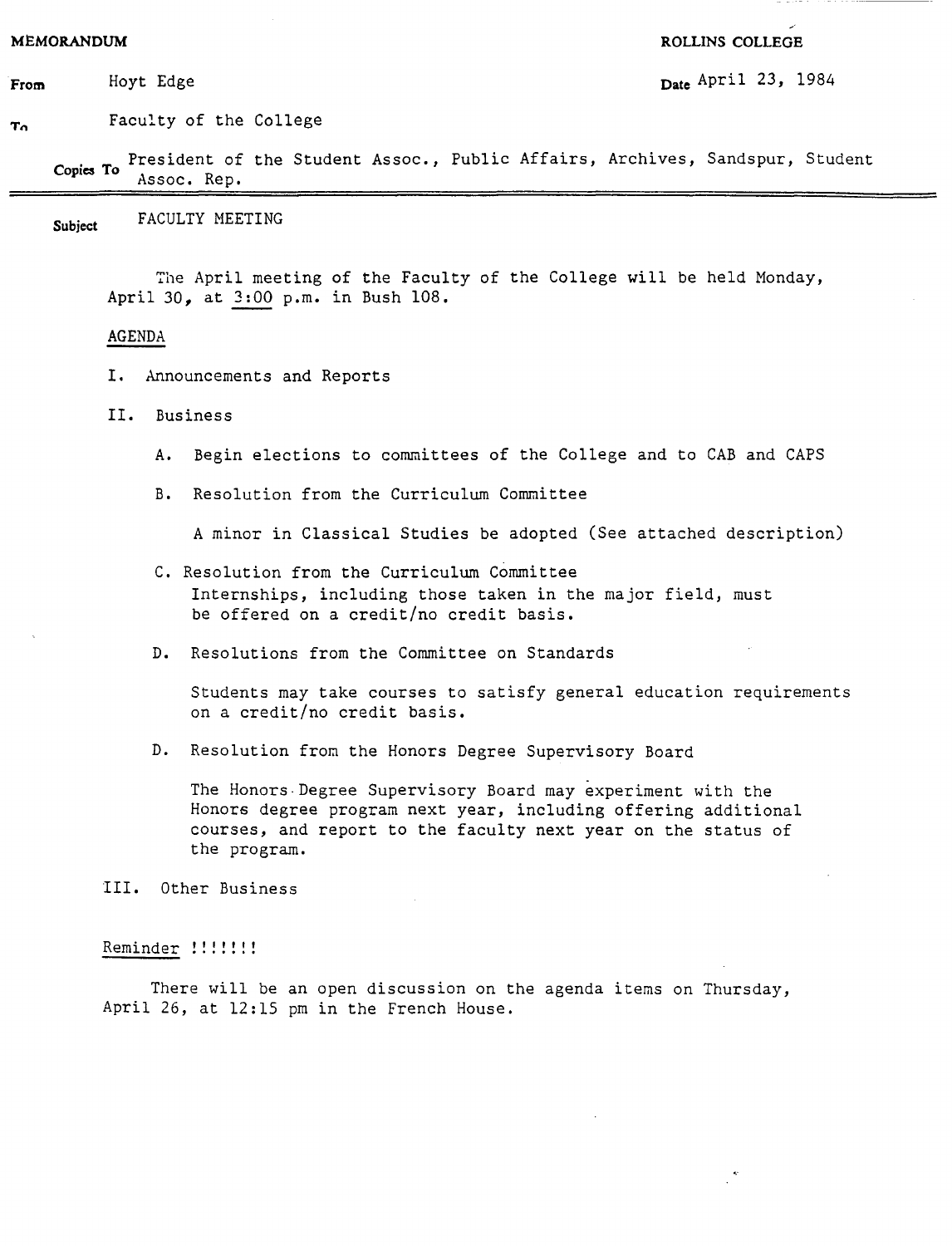A minor in Classical Studies offers a student the opportunity to explore the cultures of ancient Greece. and Rome through a wellrounded curriculum in language, literature, philosophy, history, and art. Courses in the classical languages and literature (in the original and translation) are at its core, but students are encouraged to take advantage of a wide range of perspectives on these nncicnt civilizations by enrolling in courses offered through the coordinated resources of several Departments within the college.

This interdisciplinary program is based on the premise that the study and appreciation of the classical pcriod--the beginnings of Western civilization--form the heart of a modern liberal education. The purpose of the minor is to make our classical heritage accessible to modern students so that they can both share in it and evaluate it critically. Students will acquire at least a minimal competence in Latin (and/or Greek) and develop the ability to enjoyably and intelligently manipulate the literature, history, and culture of the ancient Greek and Roman worlds.

The. minor in Classical Studies is designed for students who want a background in classical civilization while they plan a life and career in academics, medicine, law, business, or any other pursuit for which a liberal arts education is appropriate. Students who desire to complete this minor are required to take eight courses in the program, at least three of which must be in Latin (and/or Greek) language. The remaining courses may be any combination of Latin, Greek, or translation/interdisciplinary offerings:

## Language

LT iOl/102 Beginning Latin LT 201 Intermediate Latin LT 202 Readings in Latin Poetry or Prose LT XXX Tutorial in Latin Literature GK 101/102 Beginning Greek GK XXX Tutorial in Greek Literature

#### Translation/Interdisciplinary

CL XXX Ancient Novel in Translation CL XXX Greek and Roman Mythology CL XXX Homer, Hubris, Gods, and Men: Greek Literature in Translatien CL XXX Love at Rome: Roman Literature in Translation *<sup>A</sup>*219 Arts of Ancient Civilizations A-H 195 The Archaic and Classical Greek World A-AS 293 Ancient Art and Architecture E 254 Greek Drama E 308 The Comedy of Eros H 208 Ancient History PH 231: History of Early Western Philosophy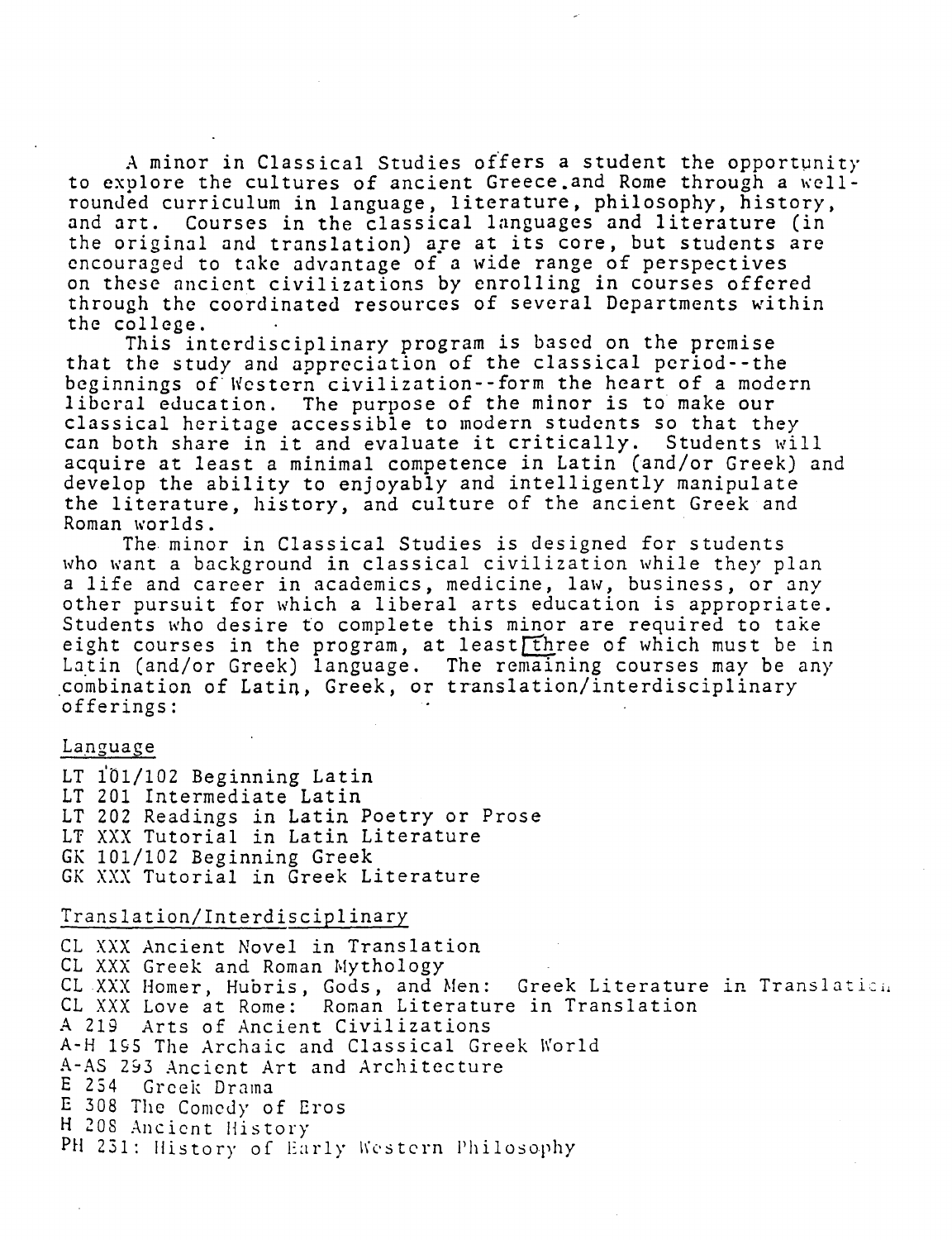**ROLLINS COLLEGB** 

**From Carol Lauer Cancel T, 2008 Date May 7, 1984** Secretary of the Faculty Faculty of the College

**Copies To**  President, Provost & Dean of the Faculty, Dean of the College, President of the Student Association, Archives

Subject

Minutes of the April 30, 1984 Faculty Meeting

The Faculty of the College met on April 30, 1984 at 3:00 p.m. with Dr. Hoyt Edge presiding. The following 58 faculty members signed the attendance register.

| Bauer-Yocum, Timothy   | Glennon, Lynda  | Leroy, Edmund       | Shafe, Marie      |
|------------------------|-----------------|---------------------|-------------------|
| Blossey, Erich         | Gregory, Eileen | Lima, Richard       | Small, James      |
| Boguslawski, Alexander | Greyson, Laura  | Lopez-Criado, Fidel | Starling, Roy     |
| Bomelje, Richard       | Griffin, Donald | Mack, Mary          | Taylor, Kenna     |
| Borsoi, Edward         | Hales, Wayne    | McAleer, Nancy      | Valdes, Luis      |
| Bowers, John           | Harris, Paul    | McCall, John        | Van Sickle, Larry |
| Carson, Barbara        | Howell, Gordon  | McCarthy, James     | Watkins, Bari     |
| Carson, Robert         | Kerr, Roy       | Naleway, Ralph      | Weiss, John       |
| Child, Gloria          | Kypraios, Harry | Neilson, Steve      | West, Bill        |
| Child, James           | Lackman, Susan  | Nordstrom, E.       | Wettstein, A.     |
| Cohen, Edward          | Lairson, Thomas | O'Sullivan, Maurice | Williams, Gary    |
| DeNicola, Daniel       | Lancaster, Pat  | Peters, Karl        | Woodbury, Ward    |
| Edge, Hoyt             | Lane, Jack      | Phelan, Walter      | Crosby, Gloria    |
| Edmondson, Charles     | Lauer, Carol    | Reynolds, Sylvia    | Creel, Steve      |
| Gallo, William         | Lemon, Robert   | Richard, David      |                   |

I. Announcements

A. Dr. Bob Carson reported from the Financial Aid Committee about policies affecting honors students.

·,

B. Dean Bari Watkins reported on admission statuses, and that Dr. Richard Lima will be the coordinator for freshman advising.

II. Business

- A. Dr. Steve Neilson presented a motion from the Curriculum Committee: "A minor in classical studies be adopted." The motion passed.
- B. Dr. Neilson presented a motion from the Curriculum Committee: "Internships, including those taken in the major field, are normally offered on *a* credit/ no credit basis." The motion passed.
- C. In the absence of the chair of the Standards Committee, Dr. Hoyt Edge presented a motion from that committee: "Students may take courses to satisfy general education requirements on a credit/no credit basis." This resolution was designed to eliminate a contradiction in policies. A student taking a course credit/no credit must receive a C- to pass, while a student taking courses for a grade may pass with a grade of D-. Dean Bari Watkins explained that the problems with this resolution include that it may eliminate motivation in better students, and also that it will produce external problems with interpretation of a student's transcript. Outsiders do not realize that a student needs *a* C- to pass a credit,no credit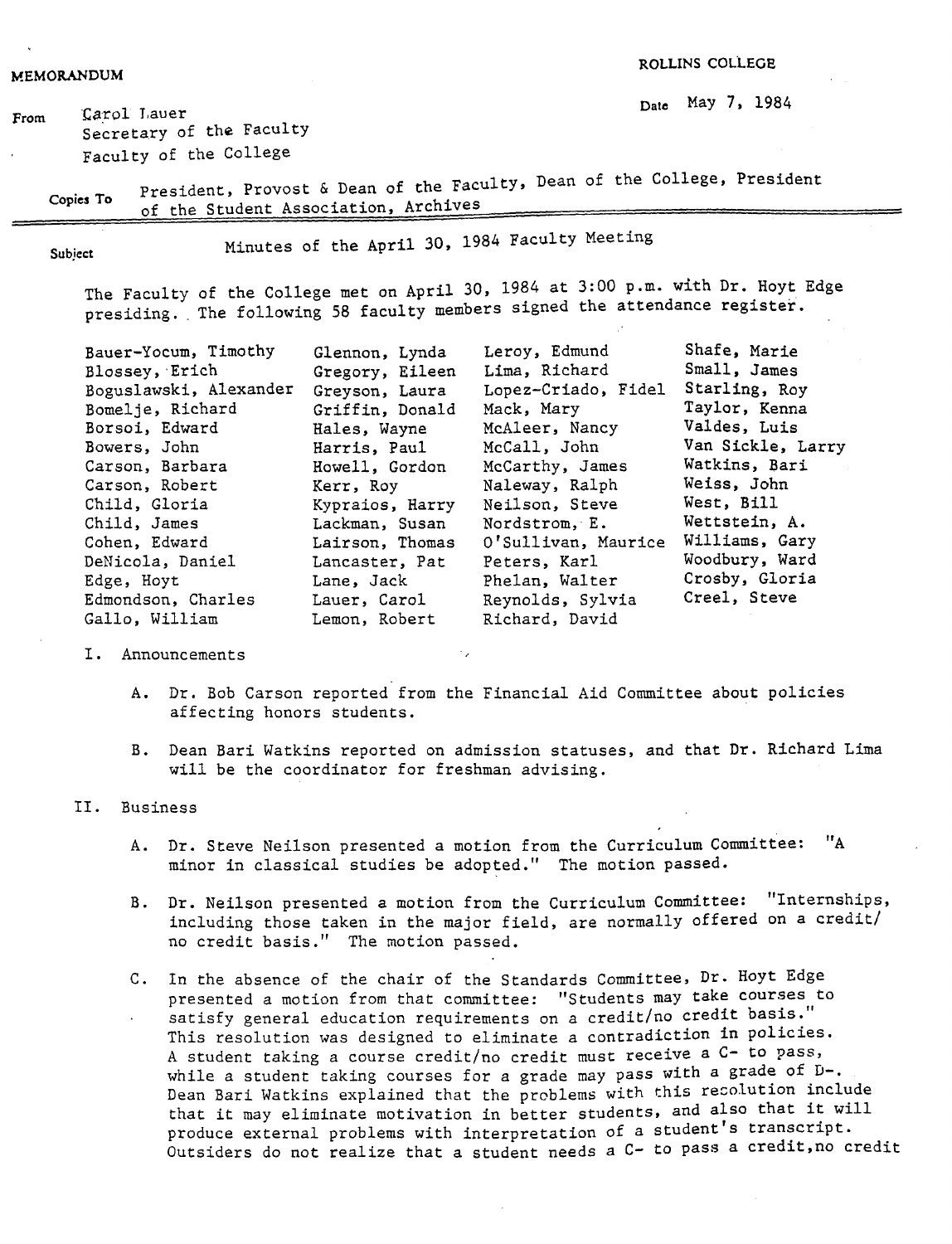course. The committee rejected the idea of raising to C- the criterion for passing general education requirements, since many students meet the quantitative reasoning, and natural science requirements by getting grades of D. The motion was defeated.

D. Dr. Phelan presented a motion from the Honors Degree Supervisory Board: "The Honors Degree Supervisory Board may experiment with the Honors degree program next year, including offering additional courses and report to the faculty next year on the status of the program.

Dr. Phelan reported that the current program is based on accident, not substance. The current board is trying to rectify this by moving toward a COL model--the students will take some courses together and have group-related extracurricular activities.

Plans for next year include a retreat, the admission of current freshmen, a freshman seminar done as a required course, and three special courses that honors students will be encouraged to take. The program is seen as a 4 year program, with a 3 year option. Faculty comments centered on the need for the program to have a direction. It should either encourage group interactions or independent work. The motion passed.

E. Results of elections to committees:

#### Steering

|      | Chair:           | Marvin Newman  |
|------|------------------|----------------|
|      | Vice Chair:      | Marie Shafe    |
|      | Natural Science: | James Small    |
| CAPS |                  |                |
|      | Expressive Arts: | Robert Lemon   |
|      | Humanities:      | Peter Bonnell  |
| CAB  |                  |                |
|      | Expressive Arts: | Joseph Nassif  |
|      | At Large:        | James McCarthy |

Committee on Standards· Expressive Arts: Natural Science:

Tom Peterson Ralph Naleway

#### Admissions

Natural Science: Humanities:

Larry Eng-Wilmot Alexander Boguslawski

Financial Aid· Laura Greyson Roy Starling

Intercollegiate Athletic:: Larry Cotanche

Faculty Compensation At Large: Expressive Arts: Social Science:

Alexandra Skidmore Ronald Larned Barry Levis